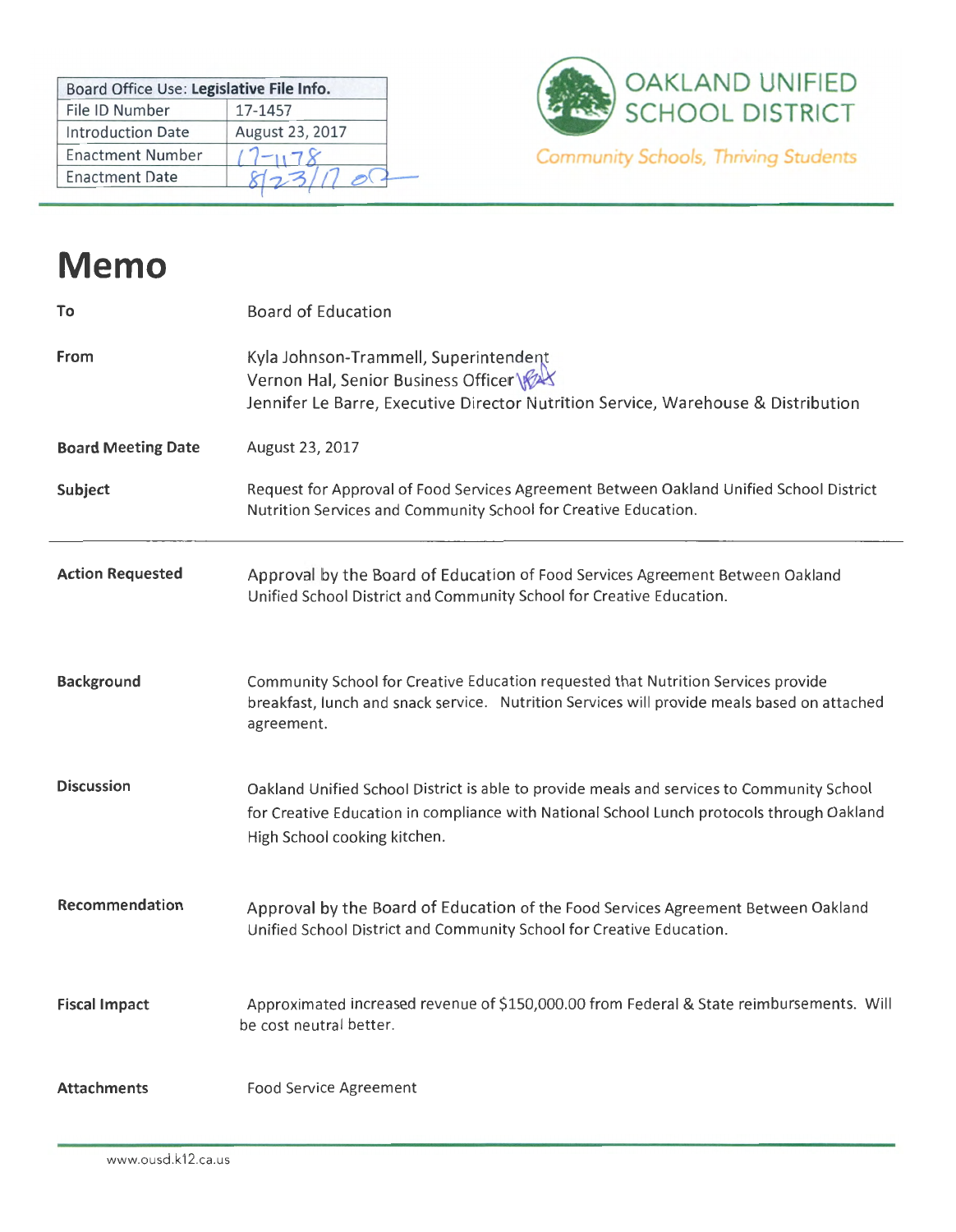California Department of Education Nutrition Services Division

School **Nutrition Programs September 2002** 

## **FOOD SERVICE AGREEMENT**

| Vendor Number: |
|----------------|
| 6125-00        |
|                |

| <b>Receiving Sponsor:</b>               |                |  |
|-----------------------------------------|----------------|--|
| Community School for Creative Education |                |  |
| Agreement Number:                       | Vendor Number: |  |
| N/A                                     | N/A            |  |

This Agreement, executed in duplicate and entered into on (date) bullet 100 F, between the Administering Sponsor, hereinafter referred to as School Food Authority (SFA), and the receiving sponsor, Community School for Creative Education , hereinafter referred to as Community School for Creative Education created for the purpose of providing: (check  $\boxtimes$  all that apply)

- X Lunches under the National School Lunch Program
- X Breakfasts under the National School Lunch Program
- X PM Snacks under the Child & Adult Care Food Program or National School Lunch Program
- X Suppers under the Child & Adult Care Food Program

## **It is hereby agreed that:**

- (1) The SFA will represent the COMMUNITY SCHOOL FOR CREATIVE EDUCATION as the Child Nutrition Program "Sponsor" and will claim reimbursement from the California Department of Education for all meals served to children enrolled in the COMMUNITY SCHOOL FOR CREATIVE EDUCATION . Reimbursement will be claimed at the rate of one breakfast/lunch/snack per child per day, only for complete meals/snacks counted at the point of service, and according to each child's eligibility category.
- (2) Once approved by the California Department of Education, this agreement will automatically renew on an annual basis unless terminated. Either party may terminate this agreement for cause upon ten days written notice. Either party may also terminate this agreement without cause by giving written notice by June 1 proceeding the upcoming school year. Notice of termination will be provided in writing to the California Department of Education, Nutrition Services Division and the SFA.
- (3) The SFA will conduct the free and reduced-price application process, including the review, and approval of applications for the sites belonging to COMMUNITY SCHOOL FOR CREATIVE EDUCATION. COMMUNITY SCHOOL FOR CREATIVE EDUCATION will collect these meal applications between July 1<sup>st</sup> and October 15<sup>th</sup> each year. Completed meal applications must be submitted to the SFA no later than October 16<sup>th</sup> of each year, or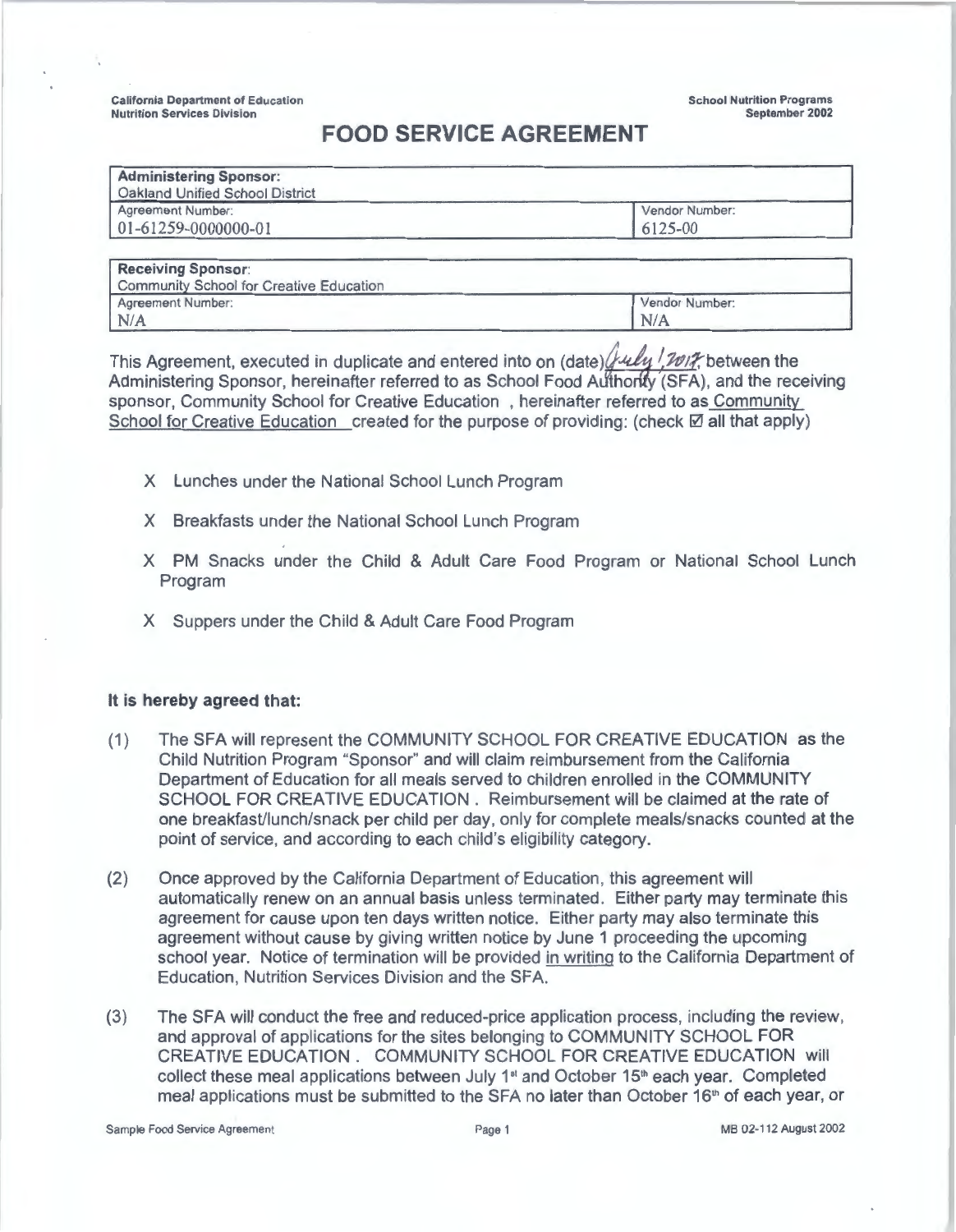closest business day. However, meal applications will be submitted and processed throughout the school year.

- (4) Community School for Creative Education shall provide SFA a list of directly certified students from CALPADS. Student list shall be emailed to Flynn.ing@ousd.org and Jennifer.lebarre@ousd.org prior to the start of the school year and as needed throughout the school year to identify students that should be receiving free meals as part of the direct certification program.
- (5) COMMUNITY SCHOOL FOR CREATIVE EDUCATION will create and update the student rosters and provide current lists in Excel to the SFA as soon as possible after changes occur via email to Flynn.ing@ousd.org and Jennifer.lebarre@ousd.org. In turn the SFA will create and update eligibility rosters and provide current lists to COMMUNITY SCHOOL FOR CREATIVE EDUCATION as soon as possible after changes occur.
- (6) If the SFA used/uses computerized POS (Point of Service) at COMMUNITY SCHOOL FOR CREATIVE EDUCATION for meal counting purposes, students will use the food services number provided by the SFA.
- (7) The SFA will perform the required daily and monthly edit checks.
- (8) The SFA shall be responsible for meal count accountability. COMMUNITY SCHOOL FOR CREATIVE EDUCATION shall support the SFA in these efforts by ensuring that the approved collection procedures are followed at all times. If COMMUNITY SCHOOL FOR CREATIVE EDUCATION directs SFA staff to not follow approved collection procedures, COMMUNITY SCHOOL FOR CREATIVE EDUCATION will be charged and shall pay SFA for all meals that the SFA is not able to claim due to non-compliance. COMMUNITY SCHOOL FOR CREATIVE EDUCATION will be charged and shall pay SFA at the paid student meal rates outlined in section 23.
- (9) COMMUNITY SCHOOL FOR CREATIVE EDUCATION will assume responsibility for any over-claims identified during a review or audit, and reimburse the State accordingly when COMMUNITY SCHOOL FOR CREATIVE EDUCATION staff completes the point-ofservice meal counts.
- (10) The SFA will provide meals (breakfast, lunch, snack and supper) to COMMUNITY SCHOOL FOR CREATIVE EDUCATION that complies with the nutrition standards established by the United States Department of Agriculture for the menu requirements of the National School Lunch Program and Child & Adult Care Food Program.

The SFA will prepare the meals/snacks in the Prescott Central Kitchen,920 Campbell, 874- 3342. This preparation site will maintain the appropriate state and local health certifications for the facility.

(11) Breakfast counts will be established by the 2"d week of school and that number of meals will be sent daily until COMMUNITY SCHOOL FOR CREATIVE EDUCATION notifies Prescott. The After School Snack counts will be established by COMMUNITY SCHOOL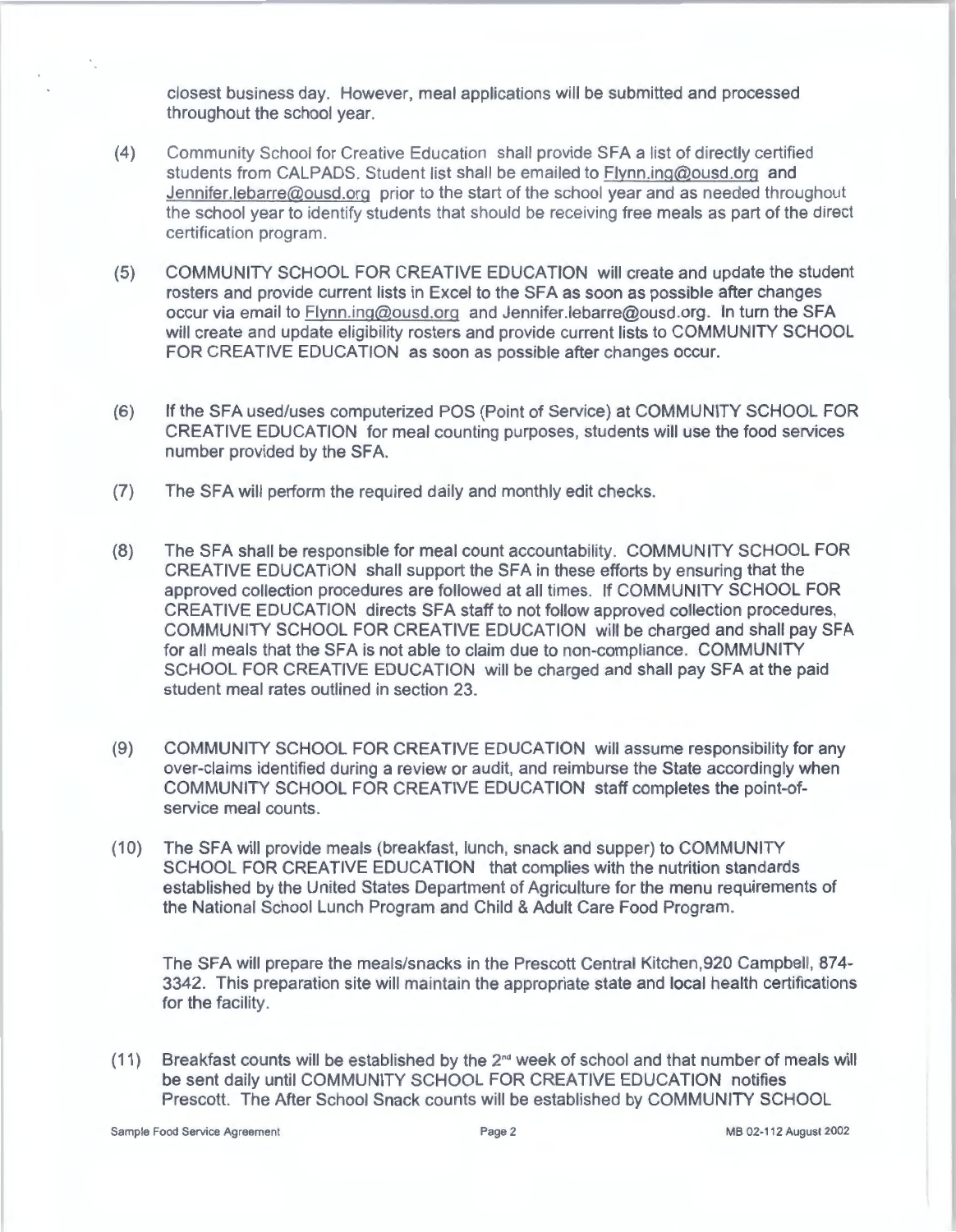FOR CREATIVE EDUCATION and will be sent as ordered until COMMUNITY SCHOOL FOR CREATIVE EDUCATION notifies Prescott Central Kitchen. The adjustment must be made 2-3 business days prior to effective date.

- (12) COMMUNITY SCHOOL FOR CREATIVE EDUCATION will be obligated to accept and pay for the number of meals requested (see #23 for prices).
- (13) The SFA will provide meals on days when the SFA is not open for business. However, the meals will be modified to bagged meals and staff will not be provided.
- (14) The SFA will provide all the equipment necessary to transport meals.
- (15) COMMUNITY SCHOOL FOR CREATIVE EDUCATION will provide all equipment for storage & preparation of meals once delivered.
- (16) The delivery of prepared meals will be no later than the day before service, unless otherwise agreed upon by the SFA and COMMUNITY SCHOOL FOR CREATIVE EDUCATION .
- (17) The SFA will provide staffing only if the number of meals supports the labor costs associated with meal service. This will be established and determined by the SFA based on SFA's staffing standards and requirements. If SFA determines that staffing cannot be provided, COMMUNITY SCHOOL FOR CREATIVE EDUCATION shall be responsible for all aspects of meal service, including but not limited to meal counting procedures. COMMUNITY SCHOOL FOR CREATIVE EDUCATION may also elect to pay the salary for SFA employee(s), with an hourly rate charged by the SFA that will cover all salary and benefits of SFA employee(s).
- (18) The SFA will be responsible for maintaining the proper temperature of the meals/snacks until they are served.
- (19) COMMUNITY SCHOOL FOR CREATIVE EDUCATION will return on a daily basis any and all property owned by the SFA.
- (20) The SFA will provide the necessary trays, dishes, utensils, straws, and napkins.
- (21) No later than one (1) week prior to the end of each month the SFA will provide to COMMUNITY SCHOOL FOR CREATIVE EDUCATION a monthly menu consisting of the meals/snacks to be served the following month. This menu will be made available online at www.ousd.org
- (22) The SFA will submit to COMMUNITY SCHOOL FOR CREATIVE EDUCATION itemized invoices for the meals/snacks. The invoices will be calculated using the following pricing: Breakfast Paid students: \$1.50; Breakfast Reduced Students \$0.30; Lunch Paid students \$3.25; Lunch Reduced Students \$0.40. COMMUNITY SCHOOL FOR CREATIVE EDUCATION will submit payment to the SFA in such form as required by the SFA on or before the 15th day of the following month. Prices are subject to change annually at minimum and may increase during the school year based on food costs.
- (23) For all schools on Provision 2 or Community Eligibility Provision (CEP) the base year percentage will be used to determine the number of meals charged at the reduced and paid rate (Provision 2) or paid rate (CEP).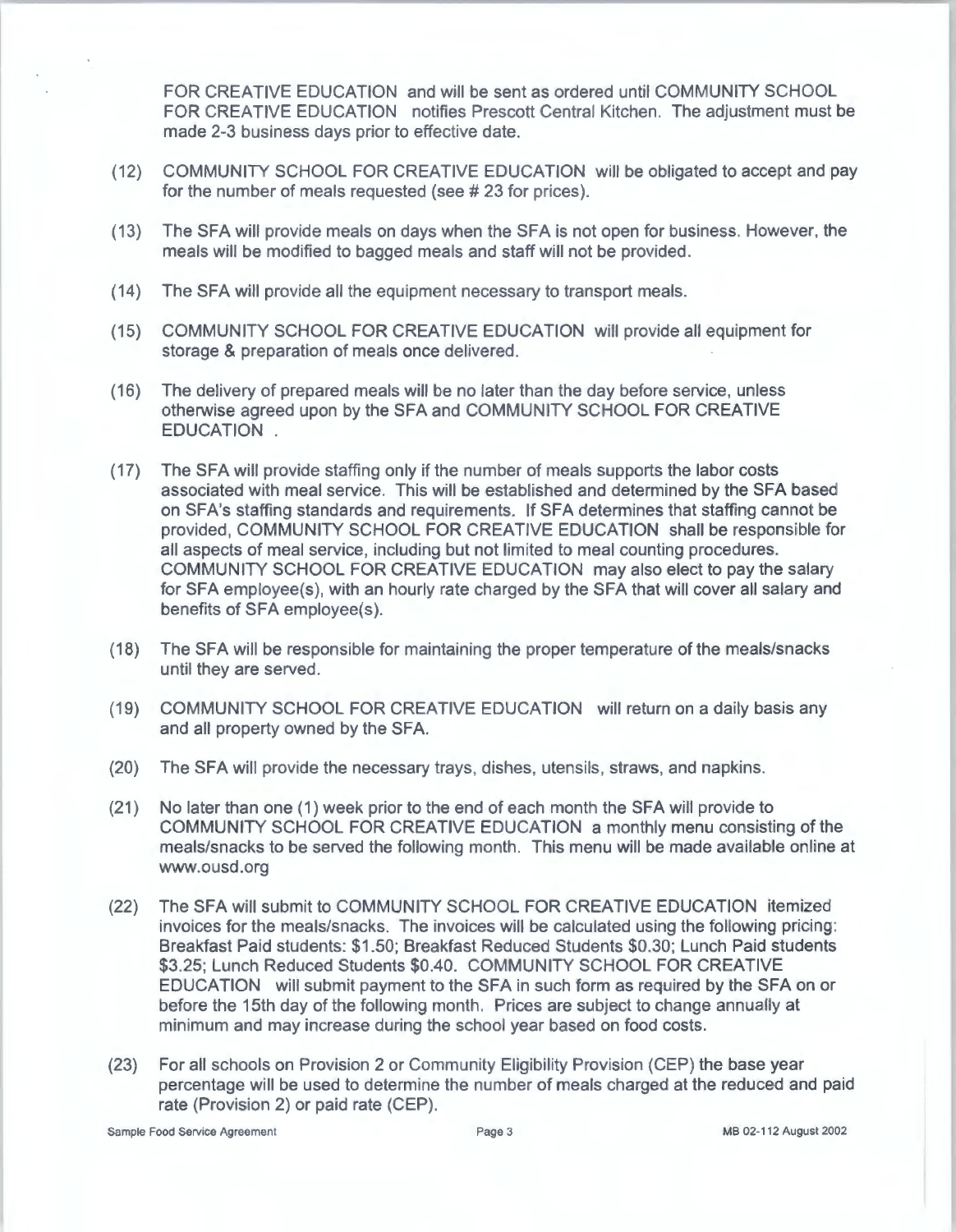- (24) When requested by COMMUNITY SCHOOL FOR CREATIVE EDUCATION, the SFA will provide sack lunches for field trips that meet the meal pattern requirements. Sack lunches for field trips will be requested at least ten (10) school days in advance. The cost per sack lunch will be the same as for the regular lunch. COMMUNITY SCHOOL FOR CREATIVE EDUCATION is responsible for maintaining the appropriate temperature of lunches until served and for correct meal counting procedures. All meals ordered by COMMUNITY SCHOOL FOR CREATIVE EDUCATION, but not consumed, will be charged and payable to SFA at the paid student rate: \$1.50 for Breakfast, \$3.25 for Lunch, and \$0.95 for Snack. COMMUNITY SCHOOL FOR CREATIVE EDUCATION will submit payment to the SFA in such form as required by the SFA on or before the 15th day of the month following the prior month's ordering and provision of meals. COMMUNITY SCHOOL FOR CREATIVE EDUCATION and the SFA agree that prices for meals are subject to change annually, at a minimum, as determined by the SFA, and may increase during the school year based on food costs, as determined by the SFA. COMMUNITY SCHOOL FOR CREATIVE EDUCATION agrees that the SFA may unilaterally change the prices for meals ordered by COMMUNITY SCHOOL FOR CREATIVE EDUCATION and payable to the SFA pursuant to this Agreement.
- (25) COMMUNITY SCHOOL FOR CREATIVE EDUCATION shall ensure compliance with Federal, State, and Local requirements related to competitive food sales. Specifically, COMMUNITY SCHOOL FOR CREATIVE EDUCATION agrees that any and all fundraisers will NOT take place during meal service and shall comply with Oakland Unified School District Wellness Policy nutrition guidelines. This includes, but is not limited to, student stores, clubs, and teacher- or parent-led fundraisers.
- (26) COMMUNITY SCHOOL FOR CREATIVE EDUCATION , in partnership with the SFA, establishes and supports a Share Table. Students shall be allowed to place unwanted food items from the meal served on the Share Table, and other students shall be allowed to take extra food, if needed, from the Share Table. COMMUNITY SCHOOL FOR CREATIVE EDUCATION shall ensure that all food is consumed by students in the cafeteria, however, students are allowed to take one fruit or vegetable from the cafeteria.
- (27) The gift or exchange of commodities is not permitted. Until students are served a meal/snack, all food remains the property of the SFA.
- (28) COMMUNITY SCHOOL FOR CREATIVE EDUCATION will indemnify and hold the SFA and its officers, employees, and agents harmless from any and all liability, cost, or expense incurred as a result of negligence on the part of COMMUNITY SCHOOL FOR CREATIVE EDUCATION.
- (29) COMMUNITY SCHOOL FOR CREATIVE EDUCATION will keep and maintain liability insurance, including extended coverage for product liability in an amount no less than \$1,000,000 for each occurrence and will provide the SFA with a certificate evidencing insurance in the amount, naming the SFA as an additional insured and specifying that the coverage will not be canceled or modified without 30 days prior written notice to the SFA.
- (30) The SFA will indemnify and hold COMMUNITY SCHOOL FOR CREATIVE EDUCATION and its officers, employees, and agents harmless from any and all liability, cost, or expense incurred as a result of negligence on the part of the SFA.